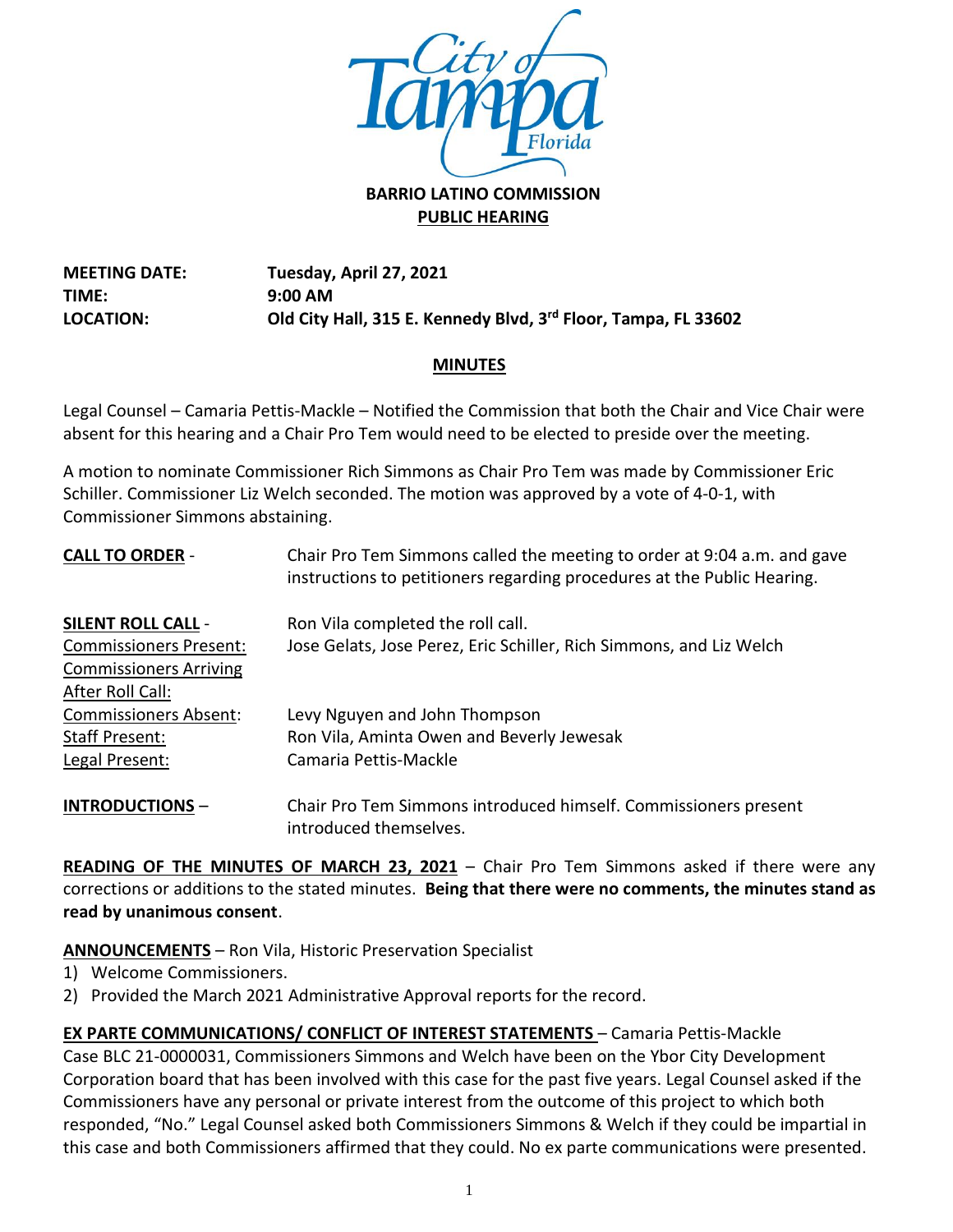### **CONTINUATIONS** – Ron Vila, Historic Preservation Specialist

**BLC 21-0000034 – 2910 N. 10th Street –** Request by agent to continue to the May 25, 2021, Public Hearing at 9:00 a.m.

**BLC 21-0000031 – 1211 E. 7th Avenue –** Request by agent to continue to the May 25, 2021, Public Hearing at 9:00 a.m.

#### **Motion: Jose Gelats Second: Liz Welch**

Move to **grant** a continuance for case **BLC 21-0000034,** for the property located at **2910 N. 10th Street** and case **BLC 21-0000031 – 1211 E. 7th Avenue** to the May 25, 2021, Public Hearing at 9:00 a.m.

#### **The motion was approved with a vote of 5-0-0.**

**SWEAR-IN** – Beverly Jewesak swore in all owners, applicants, staff, interested parties, and witnesses in chambers at 315 E. Kennedy Blvd., Tampa, FL 33602.

#### **ITEMS TO BE REVIEWED:**

| BLC 21-0000034 OWNER: |                                                                   | Veronica Lorenzo, Michael Jeske, and Christopher Jeske                           |
|-----------------------|-------------------------------------------------------------------|----------------------------------------------------------------------------------|
|                       | AGENT:                                                            | Kim Headland                                                                     |
|                       | DISTRICT:                                                         | Ybor City                                                                        |
|                       |                                                                   | LOCATION: 2910 N. 10th Street                                                    |
|                       |                                                                   | REQUEST: Certificate of Appropriateness - Demolition of a Contributing Structure |
|                       | PURPOSE:                                                          | Residential                                                                      |
|                       | Request by Agent to continue to the May 25, 2021, Public Hearing. |                                                                                  |
|                       |                                                                   |                                                                                  |

| <b>BLC 21-0000088</b> | OWNER:              | Capco Parking LLC                                                                         |
|-----------------------|---------------------|-------------------------------------------------------------------------------------------|
|                       | AGENT:              | Fadi Garcia                                                                               |
|                       | DISTRICT: Ybor City |                                                                                           |
|                       |                     | LOCATION: 2106 N. 17th Street                                                             |
|                       |                     | REQUEST: Certificate of Appropriateness - New Construction: 4-Story Residential Building, |
|                       |                     | Site Improvements                                                                         |
|                       |                     | PURPOSE: Multi-Family Residential                                                         |

#### **Motion: Jose Gelats Second: Eric Schiller**

Move to grant **Final Approval** of a Certificate of Appropriateness for the drawings and documents as presented at this Public Hearing in **BLC 21-0000088,** for the property located **2106 N. 17th Street** with the following conditions **to be approved by staff**:

- Finalize material, profiles and placement of all windows on the project;
- Trash enclosure details;
- mechanical buffering or screening;
- Scoring patterns on the connectors between the major building parts and aprons along the building;
- Investigate possible location of bicycle racks.

because, based upon the finding of fact, the proposed project is consistent with the **"Ybor City Design Guidelines"** of the City of Tampa for the following reasons: placement on the site, the scale and building typologies all reference patterns within the historic district.

## **The motion was approved with a vote 5-0-0.**